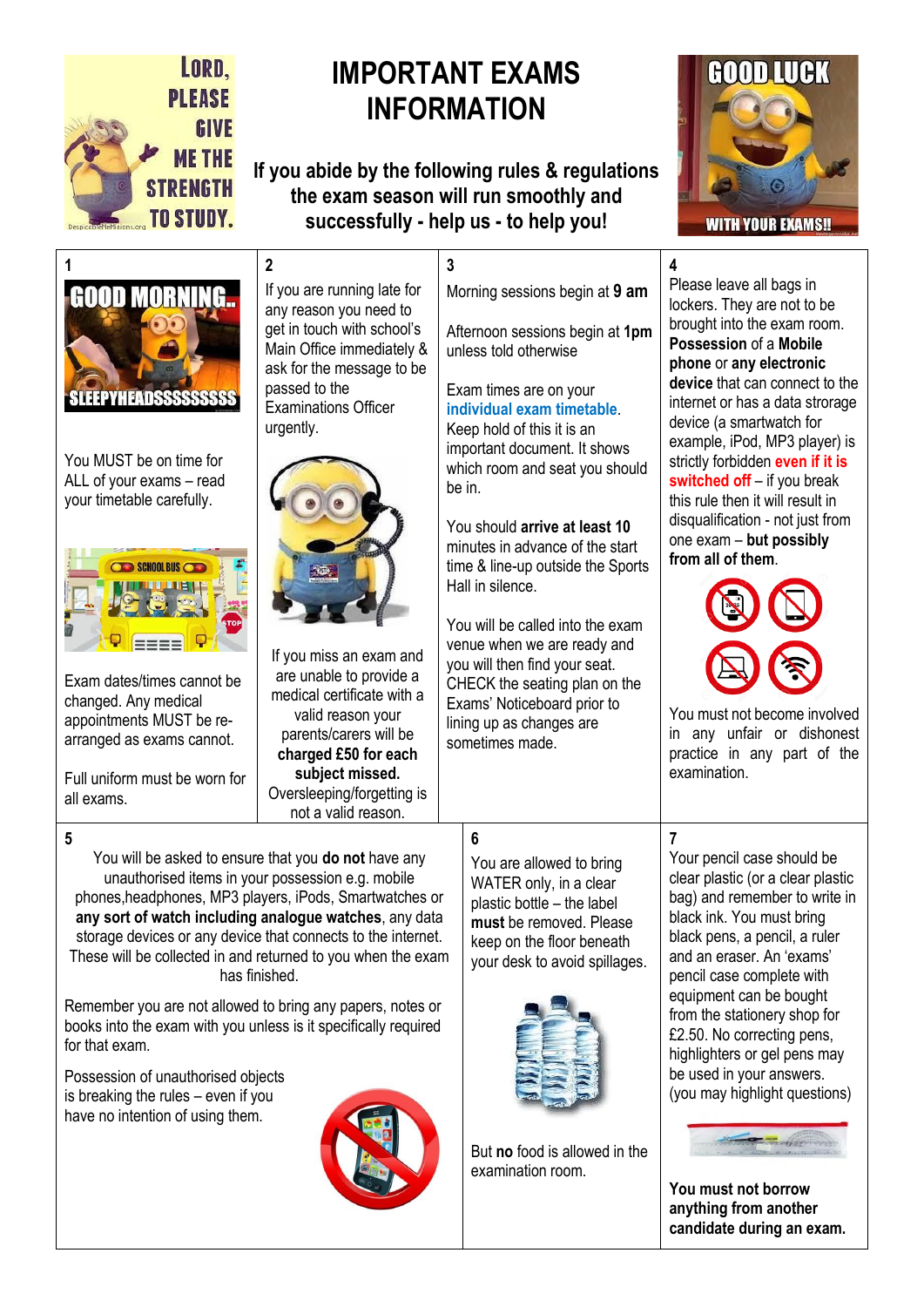Once you enter the Sports Hall/exam room you should not talk to anyone else – you are now in **strict examination conditions.**

You MUST not turn around but face the front of the room and **listen** carefully to the invigilator.



You need to understand that cheating in any form will not be tolerated.You risk the exam you are sitting plus any others you have sat being marked as zero. We and exam boards operate under very strict guidelines.



Do not sit in any available seat. Ensure you are sat in the correct seat. If not you could sit the wrong exam or wrong tier paper. Make sure you have the correct paper in front of you – if not speak to the invigilator immediately.



Read the paper carefully and follow the instructions.

Rough paper is not available. Do all planning on your exam paper. Cross through work you do not want marked.

Remain seated at your desk once the exam is over until you are told to leave row by row.

Some students may still be taking an exam **be quiet** and respect them.

Do not talk until you are completely outside the sports hall / exam venue and well away from any exams that may still be taking place.

Do not remove anything from the exam room other than those items you brought in.

### **10**

If you use a word processor in exams make sure you open the Word Processor Template then;

- save immediately date, name, exam information
- put your candidate number, centre number,your name, exam name and codes at the top of the document **and** on the examination paper
- Remember to use double line spacing and 12 pt font
- You must remain with an invigilator whilst your work is printed and confirm it is yours

**SAVE REGULARLY**. The school is not responsible if you do not save your work and lose it – you will **NOT** be given the exam time again. Follow the instructions for the end of the exam carefully regarding printing.



### **11**

**9**

If you have a question before or during the exam – raise your hand. An invigilator will come to you



Do not talk or try to communicate in any way to anyone other than an invigilator once an exam has started. If you have a query - need extra answer booklets, tracing paper, a pencil sharpener, a tissue etc., the invigilator will try to help you.

**You are not allowed to leave an exam early, even if you have finished.**

You must stay seated, facing the front & remain in silence until the exam has finished and you are outside the exam room.

#### **8**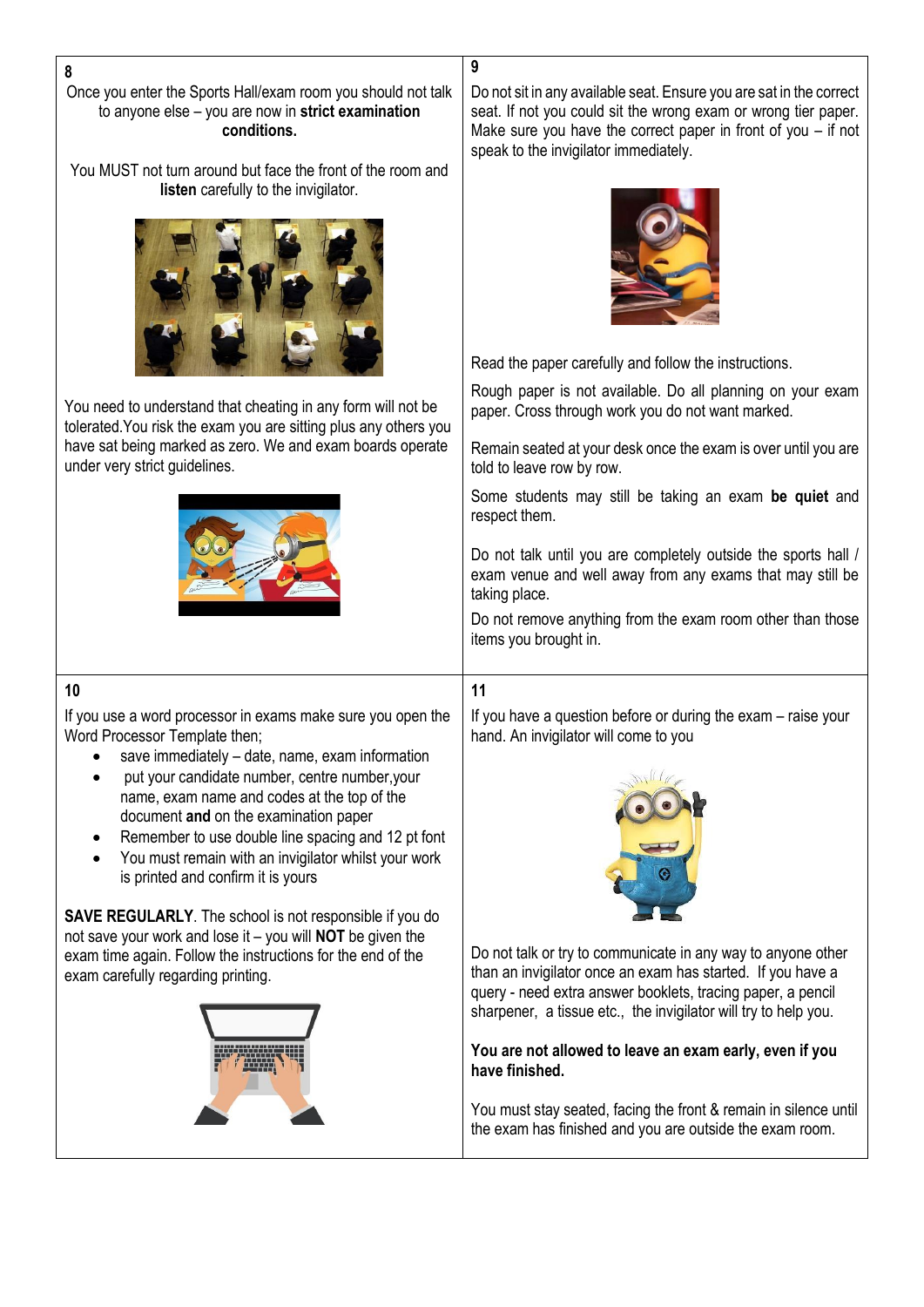

# **IMPORTANT EXAMS INFORMATION**

**If you abide by the following rules & regulations the exam season will run smoothly and successfully - help us - to help you!**

**13**



## **12**

**EMERGENCIES** – remain seated and silent and follow the instructions of the invigilators.

If you need to evacuate the exam room, the invigilators will escort you to a register area . You **MUST** remain silent.

When instructed you will re-enter the exam room in silence and be told when to re start. The time of the disruption will be added on to the exam time and if a GCSE exam, special consideration will be applied for from the exam board.



**FINALLY –** If you have any questions about your exams, speak to someone

- Speak to your Family
- Speak to your Form Tutor
- Speak to your Subject Teacher
- Speak to your Head of Year
- Speak to the Exams Office Team